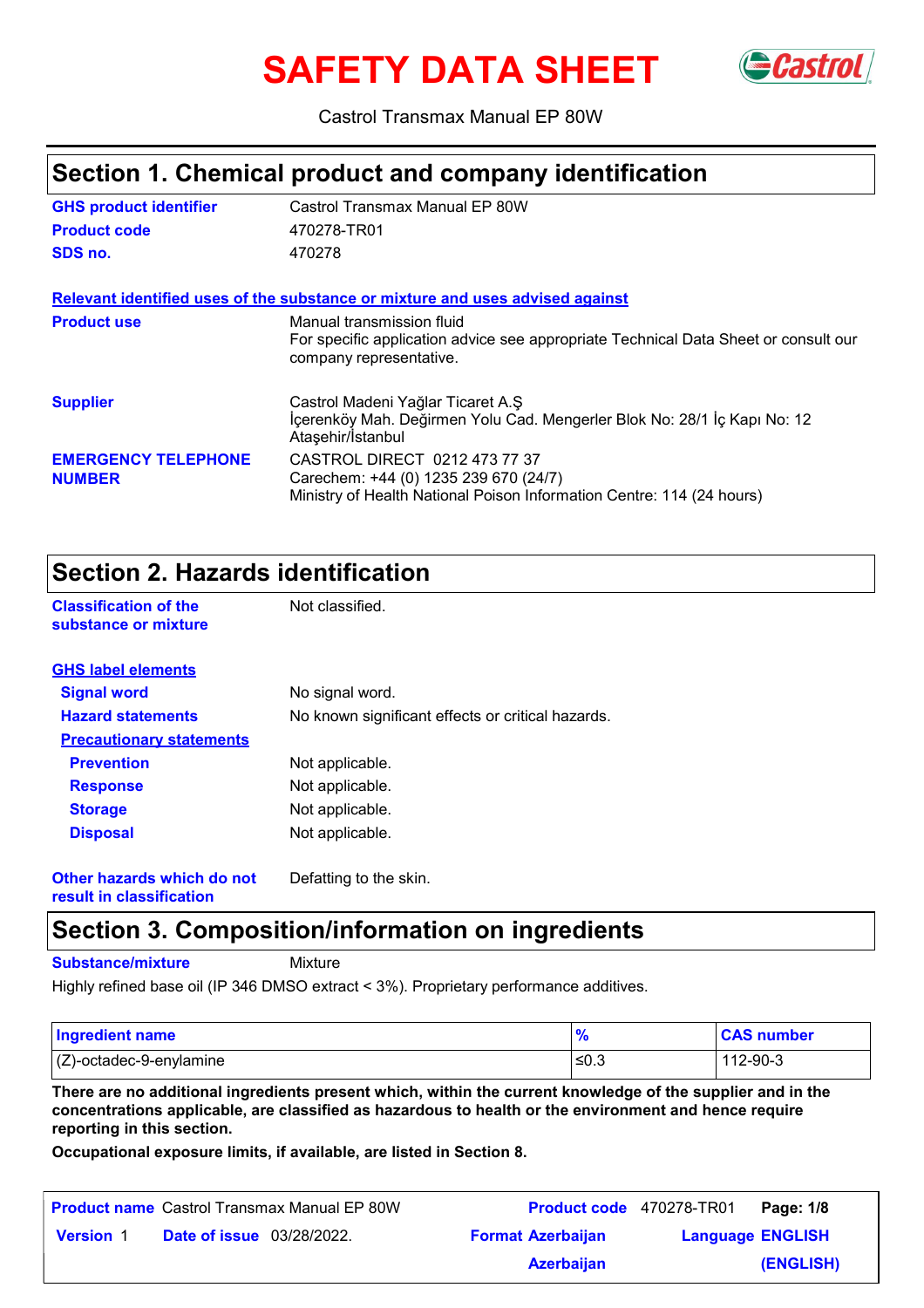# **Section 4. First aid measures**

| <b>Description of necessary first aid measures</b> |                                                                                                                                                                                                                                         |
|----------------------------------------------------|-----------------------------------------------------------------------------------------------------------------------------------------------------------------------------------------------------------------------------------------|
| <b>Inhalation</b>                                  | If inhaled, remove to fresh air. Get medical attention if symptoms occur.                                                                                                                                                               |
| <b>Ingestion</b>                                   | Do not induce vomiting unless directed to do so by medical personnel. Get medical<br>attention if symptoms occur.                                                                                                                       |
| <b>Skin contact</b>                                | Wash skin thoroughly with soap and water or use recognised skin cleanser.<br>Remove contaminated clothing and shoes. Wash clothing before reuse. Clean<br>shoes thoroughly before reuse. Get medical attention if symptoms occur.       |
| <b>Eye contact</b>                                 | In case of contact, immediately flush eyes with plenty of water for at least 15<br>minutes. Eyelids should be held away from the eyeball to ensure thorough rinsing.<br>Check for and remove any contact lenses. Get medical attention. |
|                                                    | Most important symptoms/effects, acute and delayed                                                                                                                                                                                      |
|                                                    | See Section 11 for more detailed information on booth offects and ournational                                                                                                                                                           |

See Section 11 for more detailed information on health effects and symptoms.

| Indication of immediate medical attention and special treatment needed, if necessary |                                                                                    |  |
|--------------------------------------------------------------------------------------|------------------------------------------------------------------------------------|--|
| <b>Specific treatments</b>                                                           | No specific treatment.                                                             |  |
| <b>Notes to physician</b>                                                            | Treatment should in general be symptomatic and directed to relieving any effects.  |  |
| <b>Protection of first-aiders</b>                                                    | No action shall be taken involving any personal risk or without suitable training. |  |

# **Section 5. Firefighting measures**

| <b>Extinguishing media</b>                               |                                                                                                                                                                                                   |
|----------------------------------------------------------|---------------------------------------------------------------------------------------------------------------------------------------------------------------------------------------------------|
| <b>Suitable extinguishing</b><br>media                   | In case of fire, use foam, dry chemical or carbon dioxide extinguisher or spray.                                                                                                                  |
| <b>Unsuitable extinguishing</b><br>media                 | Do not use water jet.                                                                                                                                                                             |
| <b>Specific hazards arising</b><br>from the chemical     | In a fire or if heated, a pressure increase will occur and the container may burst.                                                                                                               |
| <b>Hazardous thermal</b><br>decomposition products       | Combustion products may include the following:<br>carbon oxides (CO, CO <sub>2</sub> ) (carbon monoxide, carbon dioxide)<br>sulphur oxides (SO, SO <sub>2</sub> , etc.)                           |
| <b>Special protective actions</b><br>for fire-fighters   | Promptly isolate the scene by removing all persons from the vicinity of the incident if<br>there is a fire. No action shall be taken involving any personal risk or without<br>suitable training. |
| <b>Special protective</b><br>equipment for fire-fighters | Fire-fighters should wear positive pressure self-contained breathing apparatus<br>(SCBA) and full turnout gear.                                                                                   |

# **Section 6. Accidental release measures**

### **Personal precautions, protective equipment and emergency procedures**

| For non-emergency<br>personnel   | No action shall be taken involving any personal risk or without suitable training.<br>Evacuate surrounding areas. Keep unnecessary and unprotected personnel from<br>entering. Do not touch or walk through spilt material. Put on appropriate personal<br>protective equipment. Floors may be slippery; use care to avoid falling. |
|----------------------------------|-------------------------------------------------------------------------------------------------------------------------------------------------------------------------------------------------------------------------------------------------------------------------------------------------------------------------------------|
| For emergency responders         | If specialised clothing is required to deal with the spillage, take note of any<br>information in Section 8 on suitable and unsuitable materials. See also the<br>information in "For non-emergency personnel".                                                                                                                     |
| <b>Environmental precautions</b> | Avoid dispersal of spilt material and runoff and contact with soil, waterways, drains<br>and sewers. Inform the relevant authorities if the product has caused environmental<br>pollution (sewers, waterways, soil or air).                                                                                                         |

### **Methods and material for containment and cleaning up**

|                  | <b>Product name</b> Castrol Transmax Manual EP 80W | Product code 470278-TR01 |                         | Page: 2/8 |
|------------------|----------------------------------------------------|--------------------------|-------------------------|-----------|
| <b>Version 1</b> | <b>Date of issue</b> 03/28/2022.                   | <b>Format Azerbaijan</b> | <b>Language ENGLISH</b> |           |
|                  |                                                    | <b>Azerbaijan</b>        |                         | (ENGLISH) |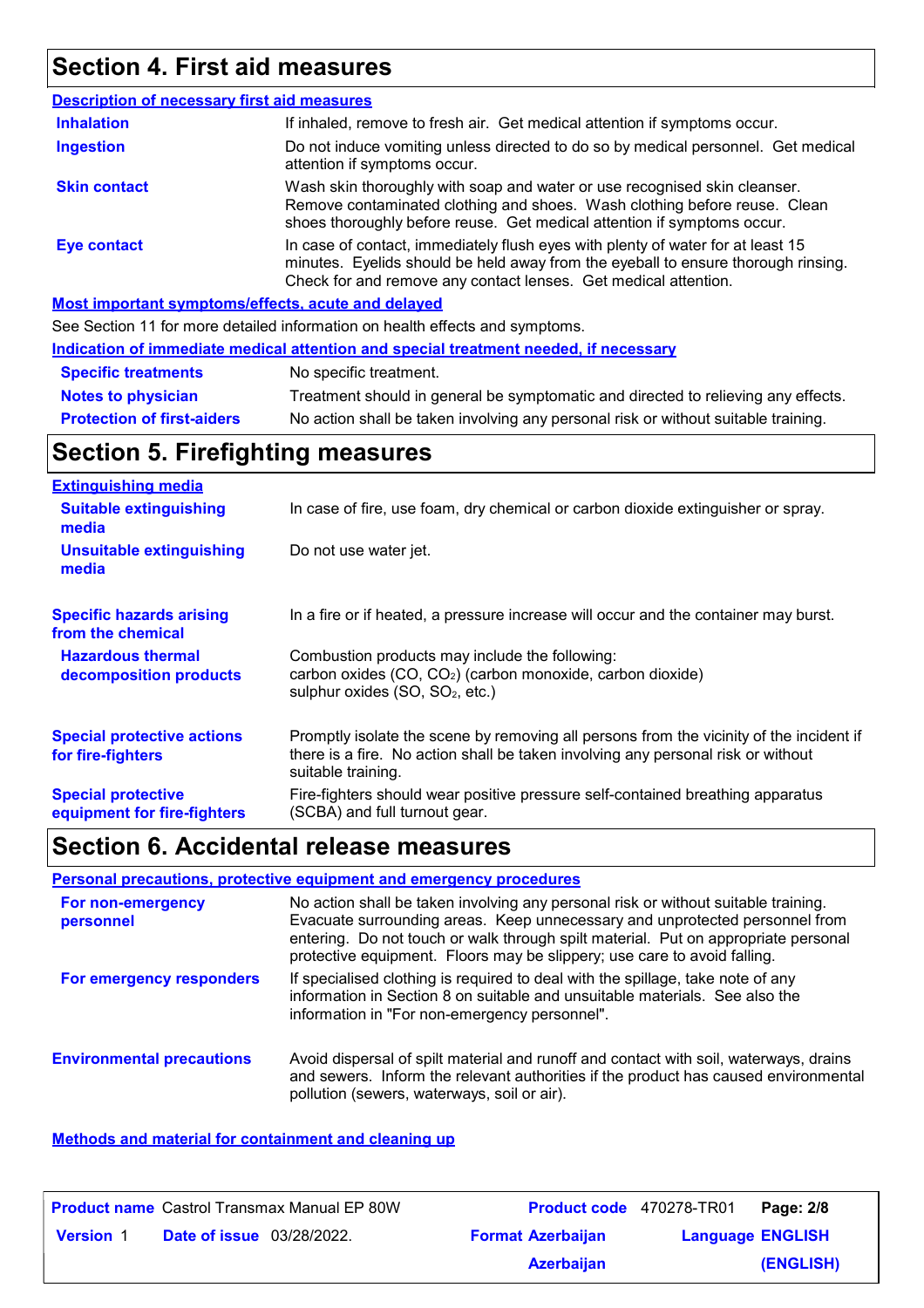# **Section 6. Accidental release measures**

| <b>Small spill</b> | Stop leak if without risk. Move containers from spill area. Absorb with an inert<br>material and place in an appropriate waste disposal container. Dispose of via a<br>licensed waste disposal contractor.                                                                                                                                                                                         |
|--------------------|----------------------------------------------------------------------------------------------------------------------------------------------------------------------------------------------------------------------------------------------------------------------------------------------------------------------------------------------------------------------------------------------------|
| Large spill        | Stop leak if without risk. Move containers from spill area. Prevent entry into sewers,<br>water courses, basements or confined areas. Contain and collect spillage with non-<br>combustible, absorbent material e.g. sand, earth, vermiculite or diatomaceous earth<br>and place in container for disposal according to local regulations. Dispose of via a<br>licensed waste disposal contractor. |
|                    |                                                                                                                                                                                                                                                                                                                                                                                                    |

# **Section 7. Handling and storage**

| <b>Precautions for safe handling</b>                                      |                                                                                                                                                                                                                                                                                                                                                                                                                                                                                                                                                                                                |
|---------------------------------------------------------------------------|------------------------------------------------------------------------------------------------------------------------------------------------------------------------------------------------------------------------------------------------------------------------------------------------------------------------------------------------------------------------------------------------------------------------------------------------------------------------------------------------------------------------------------------------------------------------------------------------|
| <b>Protective measures</b>                                                | Put on appropriate personal protective equipment (see Section 8).                                                                                                                                                                                                                                                                                                                                                                                                                                                                                                                              |
| <b>Advice on general</b><br>occupational hygiene                          | Eating, drinking and smoking should be prohibited in areas where this material is<br>handled, stored and processed. Wash thoroughly after handling. Remove<br>contaminated clothing and protective equipment before entering eating areas. See<br>also Section 8 for additional information on hygiene measures.                                                                                                                                                                                                                                                                               |
| <b>Conditions for safe storage,</b><br>including any<br>incompatibilities | Store in accordance with local regulations. Store in original container protected<br>from direct sunlight in a dry, cool and well-ventilated area, away from incompatible<br>materials (see Section 10) and food and drink. Keep container tightly closed and<br>sealed until ready for use. Store and use only in equipment/containers designed for<br>use with this product. Containers that have been opened must be carefully resealed<br>and kept upright to prevent leakage. Do not store in unlabelled containers. Use<br>appropriate containment to avoid environmental contamination. |
| <b>Not suitable</b>                                                       | Prolonged exposure to elevated temperature                                                                                                                                                                                                                                                                                                                                                                                                                                                                                                                                                     |

## **Section 8. Exposure controls/personal protection**

#### **Control parameters**

**Occupational exposure limits**

None.

| <b>Appropriate engineering</b><br><b>controls</b> | Provide exhaust ventilation or other engineering controls to keep the relevant<br>airborne concentrations below their respective occupational exposure limits.<br>All activities involving chemicals should be assessed for their risks to health, to<br>ensure exposures are adequately controlled. Personal protective equipment should<br>only be considered after other forms of control measures (e.g. engineering controls)<br>have been suitably evaluated. Personal protective equipment should conform to<br>appropriate standards, be suitable for use, be kept in good condition and properly<br>maintained.<br>Your supplier of personal protective equipment should be consulted for advice on<br>selection and appropriate standards. For further information contact your national<br>organisation for standards.<br>The final choice of protective equipment will depend upon a risk assessment. It is<br>important to ensure that all items of personal protective equipment are compatible. |
|---------------------------------------------------|---------------------------------------------------------------------------------------------------------------------------------------------------------------------------------------------------------------------------------------------------------------------------------------------------------------------------------------------------------------------------------------------------------------------------------------------------------------------------------------------------------------------------------------------------------------------------------------------------------------------------------------------------------------------------------------------------------------------------------------------------------------------------------------------------------------------------------------------------------------------------------------------------------------------------------------------------------------------------------------------------------------|
| <b>Environmental exposure</b><br><b>controls</b>  | Emissions from ventilation or work process equipment should be checked to ensure<br>they comply with the requirements of environmental protection legislation. In some<br>cases, fume scrubbers, filters or engineering modifications to the process                                                                                                                                                                                                                                                                                                                                                                                                                                                                                                                                                                                                                                                                                                                                                          |

equipment will be necessary to reduce emissions to acceptable levels.

### **Individual protection measures**

| <b>Product name</b> Castrol Transmax Manual EP 80W |                                  |  | Product code 470278-TR01 | Page: 3/8               |           |
|----------------------------------------------------|----------------------------------|--|--------------------------|-------------------------|-----------|
| <b>Version 1</b>                                   | <b>Date of issue</b> 03/28/2022. |  | <b>Format Azerbaijan</b> | <b>Language ENGLISH</b> |           |
|                                                    |                                  |  | <b>Azerbaijan</b>        |                         | (ENGLISH) |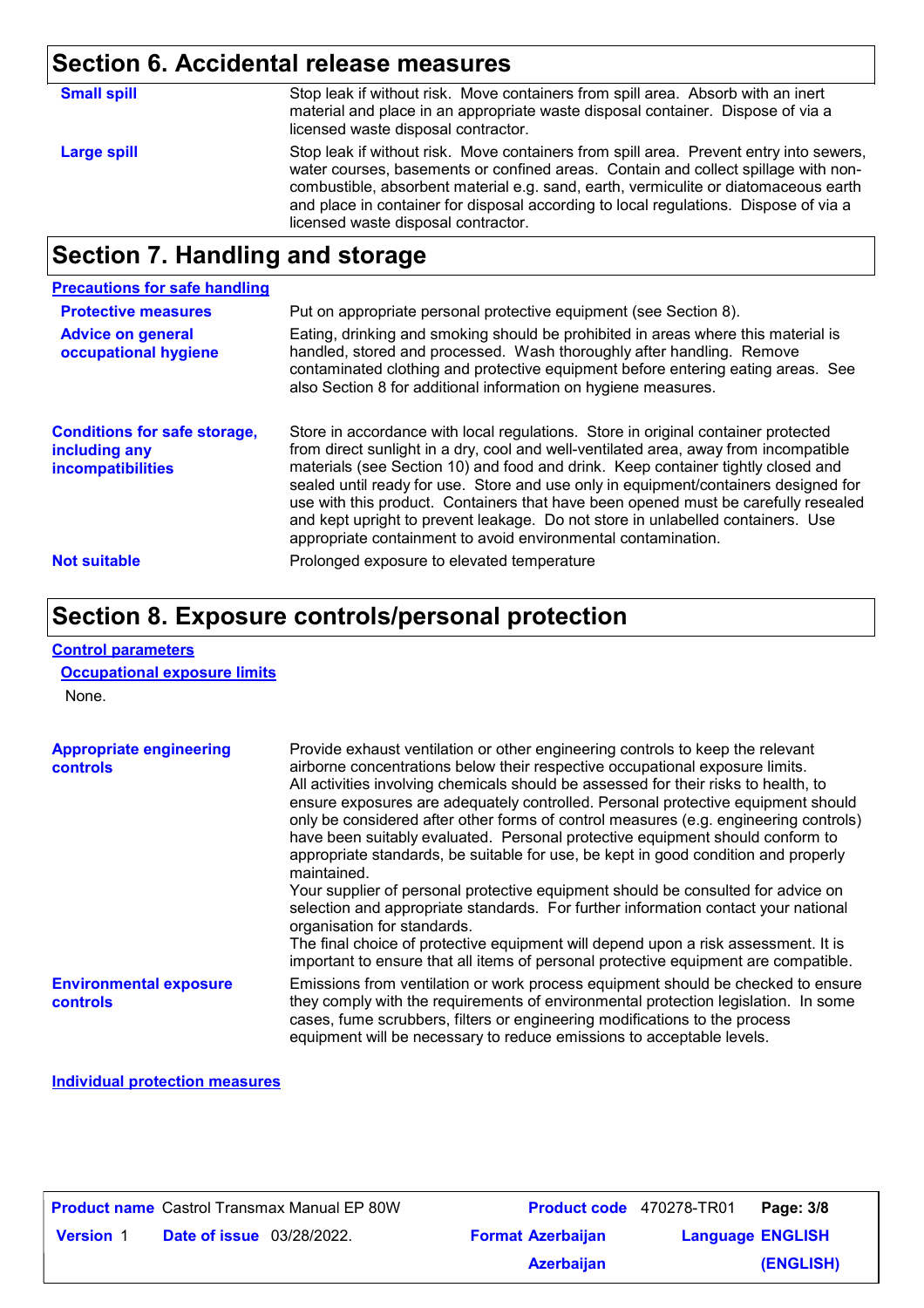### **Section 8. Exposure controls/personal protection**

| <b>Hygiene measures</b>       | Wash hands, forearms and face thoroughly after handling chemical products, before<br>eating, smoking and using the lavatory and at the end of the working period.<br>Appropriate techniques should be used to remove potentially contaminated clothing.<br>Wash contaminated clothing before reusing. Ensure that eyewash stations and<br>safety showers are close to the workstation location.                                                                                                                                                                                                                                                                                                                                                                                                 |
|-------------------------------|-------------------------------------------------------------------------------------------------------------------------------------------------------------------------------------------------------------------------------------------------------------------------------------------------------------------------------------------------------------------------------------------------------------------------------------------------------------------------------------------------------------------------------------------------------------------------------------------------------------------------------------------------------------------------------------------------------------------------------------------------------------------------------------------------|
| <b>Eye/face protection</b>    | Safety glasses with side shields.                                                                                                                                                                                                                                                                                                                                                                                                                                                                                                                                                                                                                                                                                                                                                               |
| <b>Skin protection</b>        |                                                                                                                                                                                                                                                                                                                                                                                                                                                                                                                                                                                                                                                                                                                                                                                                 |
| <b>Hand protection</b>        | Wear protective gloves if prolonged or repeated contact is likely. Wear chemical<br>resistant gloves. Recommended: Nitrile gloves. The correct choice of protective<br>gloves depends upon the chemicals being handled, the conditions of work and use,<br>and the condition of the gloves (even the best chemically resistant glove will break<br>down after repeated chemical exposures). Most gloves provide only a short time of<br>protection before they must be discarded and replaced. Because specific work<br>environments and material handling practices vary, safety procedures should be<br>developed for each intended application. Gloves should therefore be chosen in<br>consultation with the supplier/manufacturer and with a full assessment of the<br>working conditions. |
| <b>Body protection</b>        | Use of protective clothing is good industrial practice.<br>Personal protective equipment for the body should be selected based on the task<br>being performed and the risks involved and should be approved by a specialist<br>before handling this product.<br>Cotton or polyester/cotton overalls will only provide protection against light<br>superficial contamination that will not soak through to the skin. Overalls should be<br>laundered on a regular basis. When the risk of skin exposure is high (e.g. when<br>cleaning up spillages or if there is a risk of splashing) then chemical resistant aprons<br>and/or impervious chemical suits and boots will be required.                                                                                                           |
| <b>Respiratory protection</b> | In case of insufficient ventilation, wear suitable respiratory equipment.<br>The correct choice of respiratory protection depends upon the chemicals being<br>handled, the conditions of work and use, and the condition of the respiratory<br>equipment. Safety procedures should be developed for each intended application.<br>Respiratory protection equipment should therefore be chosen in consultation with<br>the supplier/manufacturer and with a full assessment of the working conditions.                                                                                                                                                                                                                                                                                           |

### **Section 9. Physical and chemical properties**

The conditions of measurement of all properties are at standard temperature and pressure unless otherwise indicated.

### **Appearance**

| <b>Physical state</b>                                             | Liquid.                                   |
|-------------------------------------------------------------------|-------------------------------------------|
| <b>Colour</b>                                                     | Amber. [Light]                            |
| <b>Odour</b>                                                      | Not available.                            |
| <b>Odour threshold</b>                                            | Not available.                            |
| рH                                                                | Not applicable.                           |
| <b>Melting point</b>                                              | Not available.                            |
| <b>Boiling point, initial boiling</b><br>point, and boiling range | Not available.                            |
| <b>Flash point</b>                                                | Open cup: >180°C (>356°F) [Cleveland]     |
| <b>Evaporation rate</b>                                           | Not available.                            |
| <b>Flammability</b>                                               | Not applicable. Based on - Physical state |
| Lower and upper explosion<br>limit/flammability limit             | Not available.                            |
| <b>Vapour pressure</b>                                            |                                           |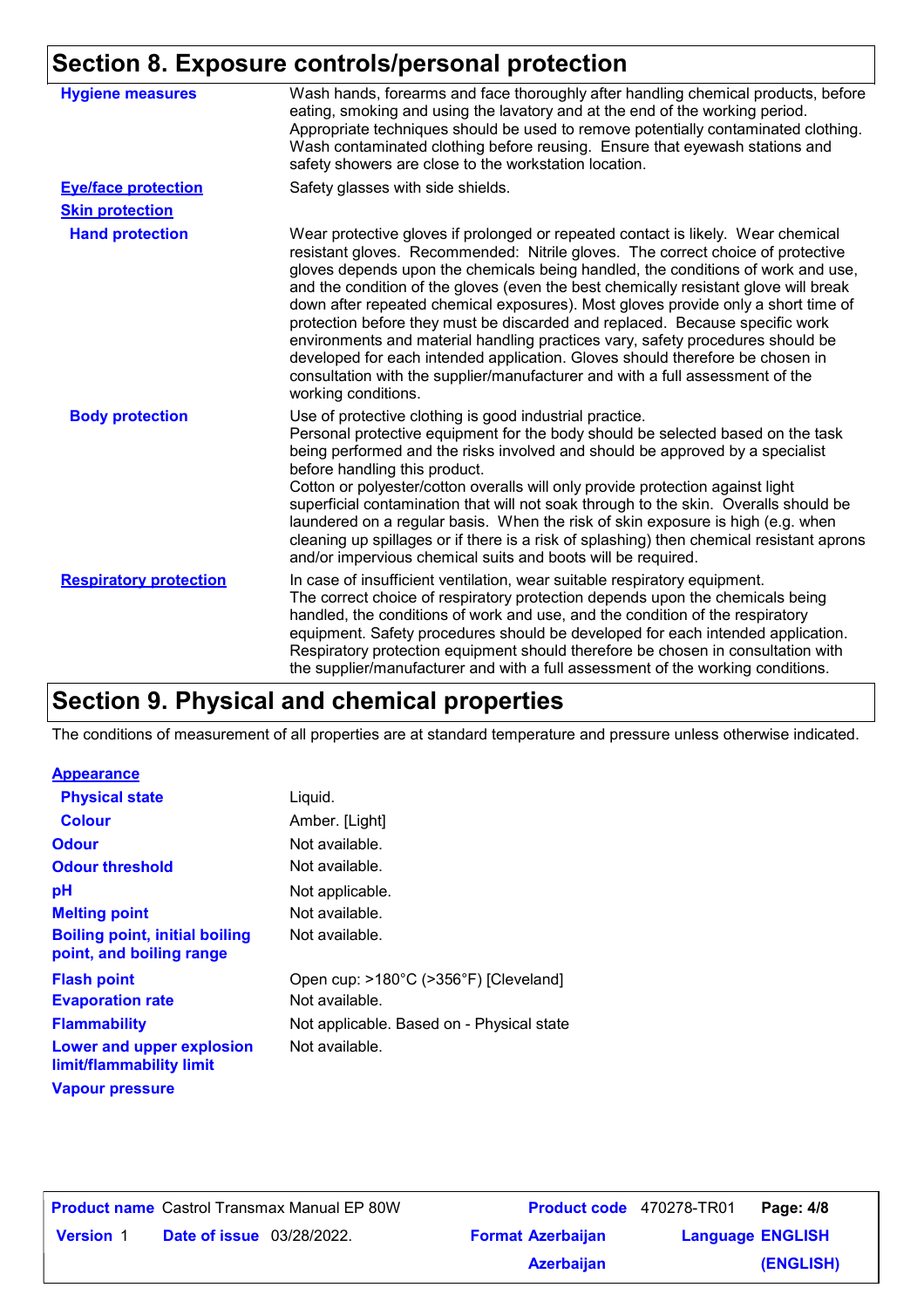# **Section 9. Physical and chemical properties**

|                                                   | <b>Ingredient name</b>                                                                                                                | Vapour Pressure at 20°C                                 |         |                    | Vapour pressure at 50°C |     |               |
|---------------------------------------------------|---------------------------------------------------------------------------------------------------------------------------------------|---------------------------------------------------------|---------|--------------------|-------------------------|-----|---------------|
|                                                   |                                                                                                                                       | $mm$ Hg                                                 | kPa     | <b>Method</b>      | mm<br>Hg                | kPa | <b>Method</b> |
|                                                   | Distillates (petroleum),<br>hydrotreated heavy<br>paraffinic                                                                          | < 0.08                                                  | < 0.011 | <b>ASTM D 5191</b> |                         |     |               |
| <b>Relative vapour density</b>                    | Not available.                                                                                                                        |                                                         |         |                    |                         |     |               |
| <b>Relative density</b>                           | Not available.                                                                                                                        |                                                         |         |                    |                         |     |               |
| <b>Density</b>                                    |                                                                                                                                       | <1000 kg/m <sup>3</sup> (<1 g/cm <sup>3</sup> ) at 15°C |         |                    |                         |     |               |
| <b>Solubility</b>                                 | insoluble in water.                                                                                                                   |                                                         |         |                    |                         |     |               |
| <b>Partition coefficient: n-</b><br>octanol/water | Not applicable.                                                                                                                       |                                                         |         |                    |                         |     |               |
| <b>Auto-ignition temperature</b>                  | Not available.                                                                                                                        |                                                         |         |                    |                         |     |               |
| <b>Decomposition temperature</b>                  | Not available.                                                                                                                        |                                                         |         |                    |                         |     |               |
| <b>Viscosity</b>                                  | Kinematic: 79 mm <sup>2</sup> /s (79 cSt) at 40 $^{\circ}$ C<br>Kinematic: 9.5 to 10.5 mm <sup>2</sup> /s (9.5 to 10.5 cSt) at 100 °C |                                                         |         |                    |                         |     |               |
| <b>Particle characteristics</b>                   |                                                                                                                                       |                                                         |         |                    |                         |     |               |
| <b>Median particle size</b>                       | Not applicable.                                                                                                                       |                                                         |         |                    |                         |     |               |

# **Section 10. Stability and reactivity**

| <b>Reactivity</b>                            | No specific test data available for this product. Refer to Conditions to avoid and<br>Incompatible materials for additional information.                                   |
|----------------------------------------------|----------------------------------------------------------------------------------------------------------------------------------------------------------------------------|
| <b>Chemical stability</b>                    | The product is stable.                                                                                                                                                     |
| <b>Possibility of hazardous</b><br>reactions | Under normal conditions of storage and use, hazardous reactions will not occur.<br>Under normal conditions of storage and use, hazardous polymerisation will not<br>occur. |
| <b>Conditions to avoid</b>                   | Avoid all possible sources of ignition (spark or flame).                                                                                                                   |
| <b>Incompatible materials</b>                | Reactive or incompatible with the following materials: oxidising materials.                                                                                                |
| <b>Hazardous decomposition</b><br>products   | Under normal conditions of storage and use, hazardous decomposition products<br>should not be produced.                                                                    |

# **Section 11. Toxicological information**

### **Information on toxicological effects**

**Specific target organ toxicity (single exposure)**

| <b>Name</b>                                               | <b>Category</b> | <b>Route of</b><br>exposure | <b>Target organs</b>            |
|-----------------------------------------------------------|-----------------|-----------------------------|---------------------------------|
| (Z)-octadec-9-enylamine                                   | Category 3      |                             | Respiratory tract<br>irritation |
| <b>Specific target organ toxicity (repeated exposure)</b> |                 |                             |                                 |
| <b>Name</b>                                               | <b>Category</b> | <b>Route of</b><br>exposure | <b>Target organs</b>            |
| (Z)-octadec-9-enylamine                                   | Category 2      | -                           | ۰                               |

| <b>Product name</b> Castrol Transmax Manual EP 80W |                                  |  |                          | <b>Product code</b> 470278-TR01 | Page: 5/8 |
|----------------------------------------------------|----------------------------------|--|--------------------------|---------------------------------|-----------|
| <b>Version 1</b>                                   | <b>Date of issue</b> 03/28/2022. |  | <b>Format Azerbaijan</b> | <b>Language ENGLISH</b>         |           |
|                                                    |                                  |  | <b>Azerbaijan</b>        |                                 | (ENGLISH) |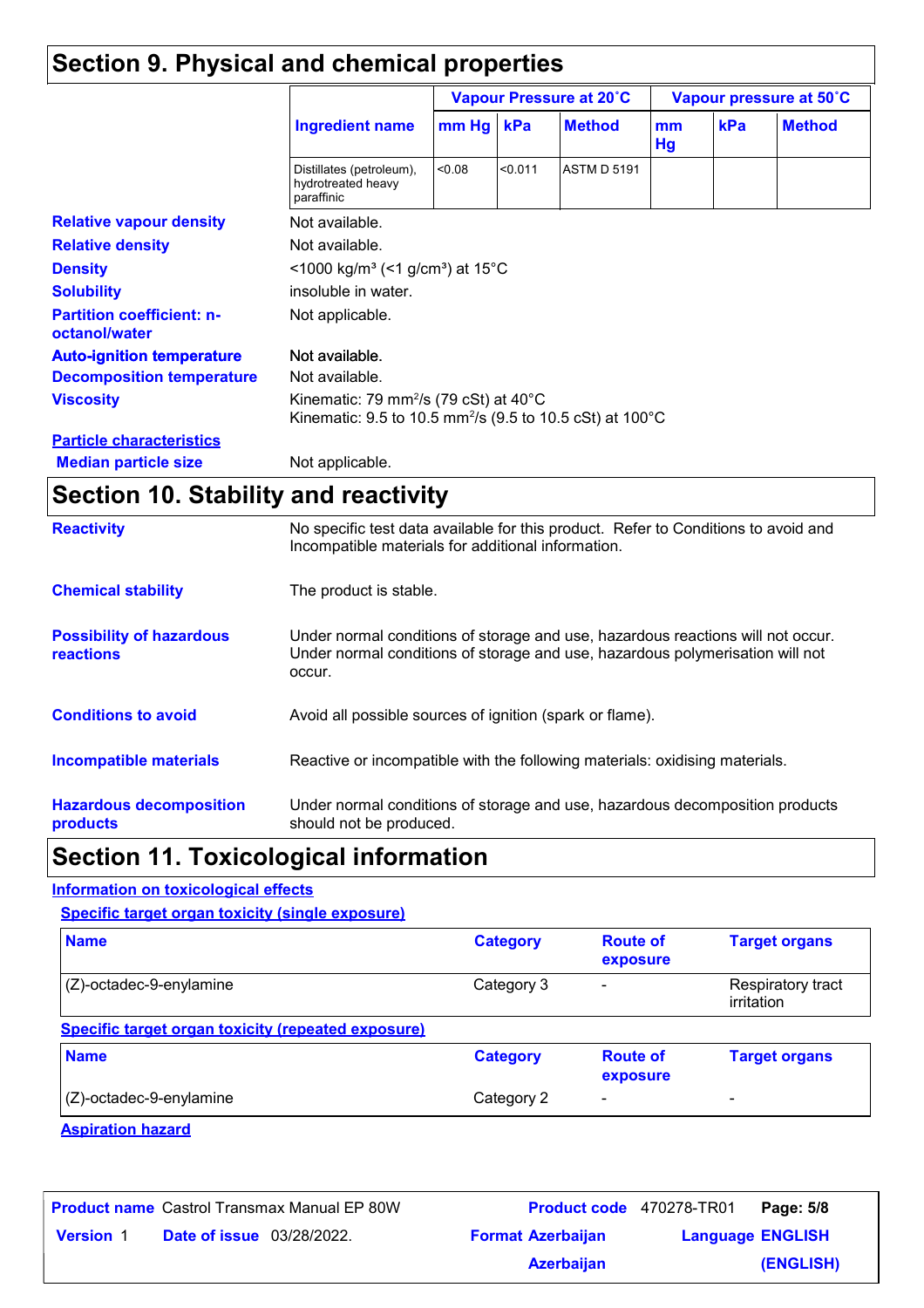# **Section 11. Toxicological information**

| <b>Name</b>                                        | <b>Result</b>                                                                                                               |
|----------------------------------------------------|-----------------------------------------------------------------------------------------------------------------------------|
| (Z)-octadec-9-enylamine                            | <b>ASPIRATION HAZARD - Category 1</b>                                                                                       |
| <b>Information on likely routes</b><br>of exposure | Routes of entry anticipated: Dermal, Inhalation.                                                                            |
| <b>Potential acute health effects</b>              |                                                                                                                             |
| <b>Eye contact</b>                                 | No known significant effects or critical hazards.                                                                           |
| <b>Inhalation</b>                                  | Vapour inhalation under ambient conditions is not normally a problem due to low<br>vapour pressure.                         |
| <b>Skin contact</b>                                | Defatting to the skin. May cause skin dryness and irritation.                                                               |
| <b>Ingestion</b>                                   | No known significant effects or critical hazards.                                                                           |
|                                                    | <b>Symptoms related to the physical, chemical and toxicological characteristics</b>                                         |
| <b>Eye contact</b>                                 | No specific data.                                                                                                           |
| <b>Inhalation</b>                                  | May be harmful by inhalation if exposure to vapour, mists or fumes resulting from<br>thermal decomposition products occurs. |
| <b>Skin contact</b>                                | Adverse symptoms may include the following:<br>irritation<br>dryness<br>cracking                                            |
| <b>Ingestion</b>                                   | No specific data.                                                                                                           |
|                                                    | Delayed and immediate effects as well as chronic effects from short and long-term exposure                                  |
| <b>Eye contact</b>                                 | Potential risk of transient stinging or redness if accidental eye contact occurs.                                           |
| <b>Inhalation</b>                                  | Overexposure to the inhalation of airborne droplets or aerosols may cause irritation<br>of the respiratory tract.           |
| <b>Skin contact</b>                                | Prolonged or repeated contact can defat the skin and lead to irritation, cracking and/<br>or dermatitis.                    |
| <b>Ingestion</b>                                   | Ingestion of large quantities may cause nausea and diarrhoea.                                                               |
| <b>Potential chronic health effects</b>            |                                                                                                                             |
| General                                            | No known significant effects or critical hazards.                                                                           |
| <b>Carcinogenicity</b>                             | No known significant effects or critical hazards.                                                                           |
| <b>Mutagenicity</b>                                | No known significant effects or critical hazards.                                                                           |
| <b>Teratogenicity</b>                              | No known significant effects or critical hazards.                                                                           |
| <b>Developmental effects</b>                       | No known significant effects or critical hazards.                                                                           |

# **Section 12. Ecological information**

**Environmental effects** No known significant effects or critical hazards.

### **Persistence and degradability**

Expected to be biodegradable.

### **Bioaccumulative potential**

This product is not expected to bioaccumulate through food chains in the environment.

**Fertility effects** No known significant effects or critical hazards.

### **Mobility in soil**

|                  |                                  | <b>Product name</b> Castrol Transmax Manual EP 80W | Product code 470278-TR01 |                         | Page: 6/8 |
|------------------|----------------------------------|----------------------------------------------------|--------------------------|-------------------------|-----------|
| <b>Version 1</b> | <b>Date of issue</b> 03/28/2022. |                                                    | <b>Format Azerbaijan</b> | <b>Language ENGLISH</b> |           |
|                  |                                  |                                                    | <b>Azerbaijan</b>        |                         | (ENGLISH) |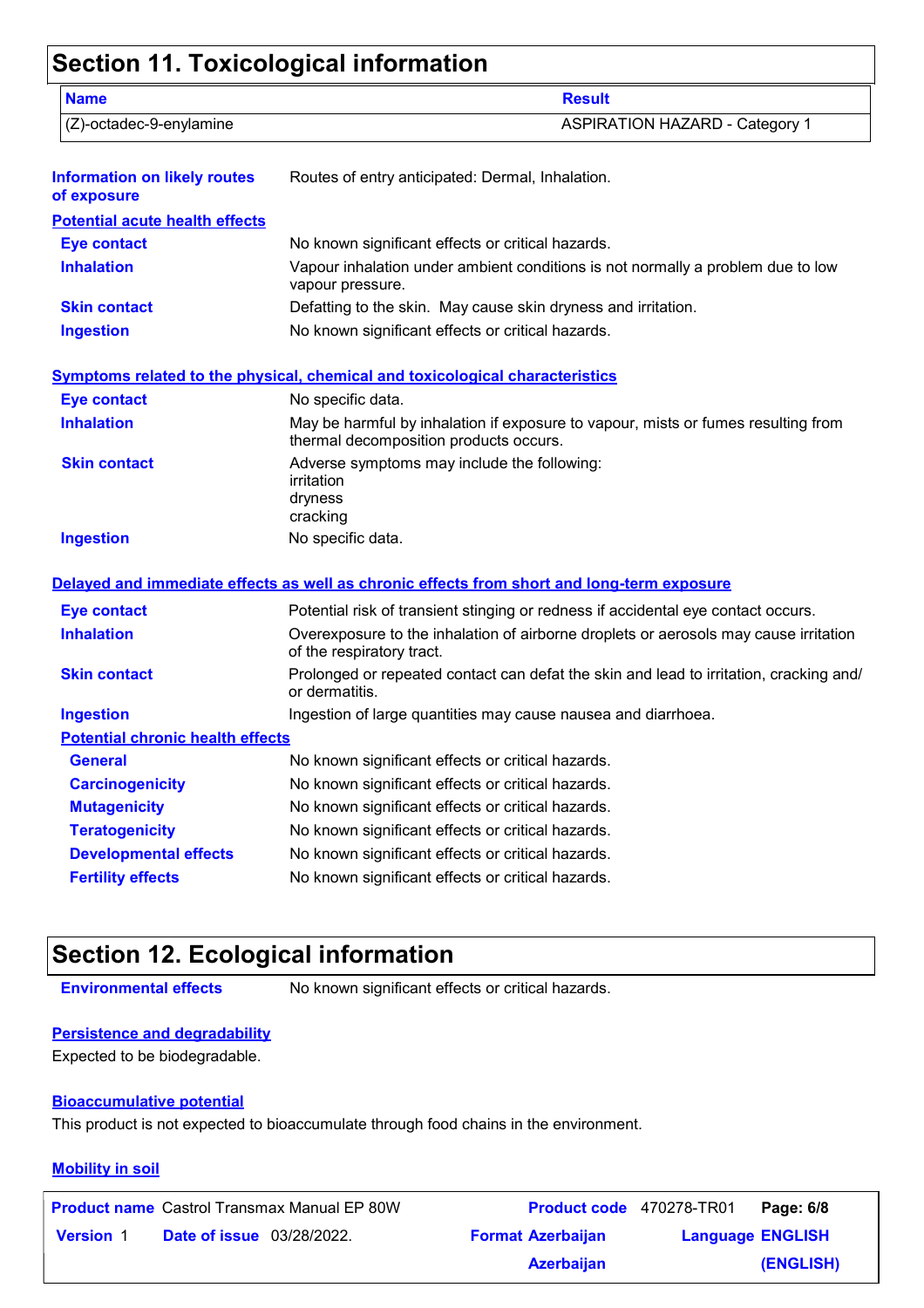### **Section 12. Ecological information**

**Mobility** Spillages may penetrate the soil causing ground water contamination.

**Other ecological information** Spills may form a film on water surfaces causing physical damage to organisms. Oxygen transfer could also be impaired.

### **Section 13. Disposal considerations**

The generation of waste should be avoided or minimised wherever possible. Significant quantities of waste product residues should not be disposed of via the foul sewer but processed in a suitable effluent treatment plant. Dispose of surplus and non-recyclable products via a licensed waste disposal contractor. Disposal of this product, solutions and any by-products should at all times comply with the requirements of environmental protection and waste disposal legislation and any regional local authority requirements. Waste packaging should be recycled. Incineration or landfill should only be considered when recycling is not feasible. This material and its container must be disposed of in a safe way. Empty containers or liners may retain some product residues. Avoid dispersal of spilt material and runoff and contact with soil, waterways, drains and sewers. **Disposal methods**

### **Section 14. Transport information**

|                                      | <b>IMDG</b>              | <b>IATA</b>    |
|--------------------------------------|--------------------------|----------------|
| <b>UN number</b>                     | Not regulated.           | Not regulated. |
| <b>UN proper</b><br>shipping name    | ۰                        |                |
| <b>Transport hazard</b><br>class(es) | $\blacksquare$           | ۰              |
| <b>Packing group</b>                 | $\blacksquare$           | ٠              |
| <b>Environmental</b><br>hazards      | No.                      | No.            |
| <b>Additional</b><br>information     | $\overline{\phantom{a}}$ | ۰              |

**Special precautions for user** Not available.

# **Section 15. Regulatory information**

### **Regulation according to other foreign laws**

| <b>REACH Status</b>                         | For the REACH status of this product please consult your company contact, as<br>identified in Section 1. |
|---------------------------------------------|----------------------------------------------------------------------------------------------------------|
| <b>United States inventory</b><br>(TSCA 8b) | All components are active or exempted.                                                                   |
| <b>Australia inventory (AIIC)</b>           | All components are listed or exempted.                                                                   |
| <b>Canada inventory</b>                     | All components are listed or exempted.                                                                   |
| <b>China inventory (IECSC)</b>              | All components are listed or exempted.                                                                   |
| <b>Japan inventory (CSCL)</b>               | All components are listed or exempted.                                                                   |
| <b>Korea inventory (KECI)</b>               | All components are listed or exempted.                                                                   |

| <b>Product name</b> Castrol Transmax Manual EP 80W   |                          | <b>Product code</b> 470278-TR01 | Page: 7/8 |
|------------------------------------------------------|--------------------------|---------------------------------|-----------|
| <b>Date of issue</b> 03/28/2022.<br><b>Version 1</b> | <b>Format Azerbaijan</b> | <b>Language ENGLISH</b>         |           |
|                                                      | <b>Azerbaijan</b>        |                                 | (ENGLISH) |